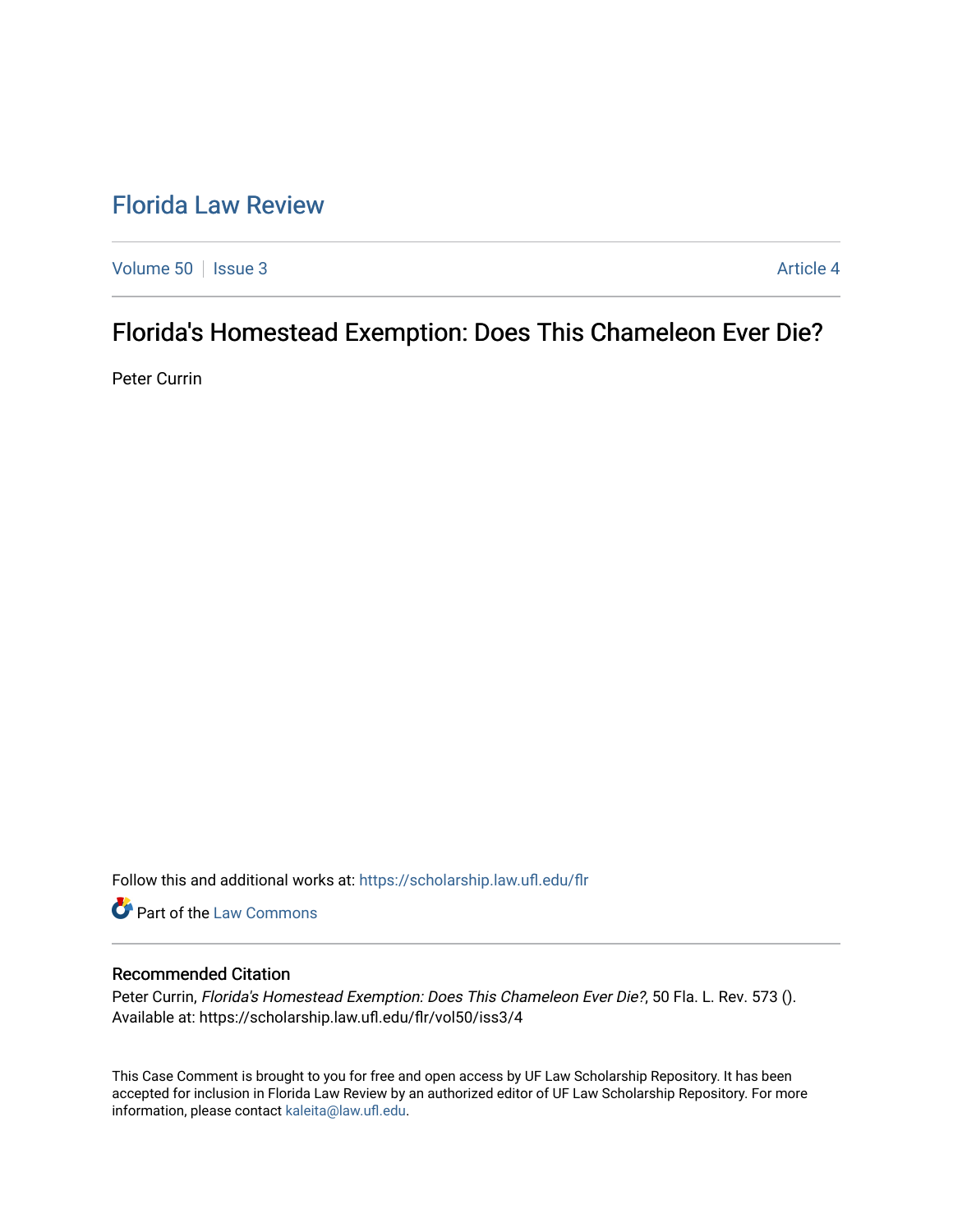## **COMMENT**

## FLORIDA'S HOMESTEAD EXEMPTION: DOES THIS CHAMELEON **EVER DIE?**

### *Snyder v. Davis,* 699 So. 2d 999 (Fla. 1997)

## *Peter Currin\**

Petitioner was the granddaughter of testatrix who died without a surviving spouse but with a surviving adult child.' In her will, the testatrix devised her homestead to the Petitioner.<sup>2</sup> Petitioner sought a determination that, as an heir of the testatrix, the homestead exemption provided by the Florida Constitution<sup>3</sup> should inure to her benefit and allow the homestead to pass free from creditor claims.' Respondent, personal representative of the estate, argued that the petitioner was not an "heir" as defined by the Florida intestacy statutes<sup>5</sup> because the testatrix had a living adult son<sup>6</sup> who represented the sole heir.' The trial court determined that the petitioner did belong to the class of persons designated to be heirs by the intestacy statutes, and granted her petition.<sup>8</sup> The Florida Second District Court of Appeal reversed,<sup>9</sup> but certified a question to the Supreme Court of Florida to determine whether the homestead exemption provided by article X, section 4(b) of the Florida Constitution inures to the benefit of a lineal descendant of the decedent, who is not the decedent's true heir.<sup>10</sup> The

*7. See Snyder,* **699** So. **2d** at **1001.**

*9. See id.*

**10.** The precise certified question before the court was: "Whether Article **X,** Section 4, of the Florida Constitution exempts from forced sale a devise of a homestead **by** a decedent not survived

<sup>\*</sup> To my wife, Lynn, and my son, Kelly, whose love and sacrifices made my law school experience possible. I also thank Professor D.T. Smith, who provided the inspiration for this comment, and Professor Richard Pearson, who introduced me to Torts but taught me much, much more.

*<sup>1.</sup> See* Snyder v. Davis, **699** So. **2d 999, 1000** (Fla. **1997).**

*<sup>2.</sup> See id.*

**<sup>3.</sup> FLA. CONST.** art. X, § 4(a) ("There shall be exempt from forced **sale...** and no judgment... shall be a lien **upon...** the following property owned **by** a natural person: **(1)** a home**stead** .... **).**

*<sup>4.</sup> See Snyder,* **699** So. **2d** at **1000.**

*<sup>5.</sup> See* **FLA. STAT.** § **731.201(18) (1997)** (defining "heirs" as "those persons, including the surviving spouse, who are entitled under the statutes of intestate succession to the property of a decedent"); *see also* **FLA. STAT.** § **732.103 (1997)** (delineating the categories of persons who constitute potential heirs under intestacy).

**<sup>6.</sup>** Florida laws of intestate succession provide that inheritance shall be "per stirpes." *See* **FLA. STAT.** § 732.104 **(1997).**

*<sup>8.</sup> See id.*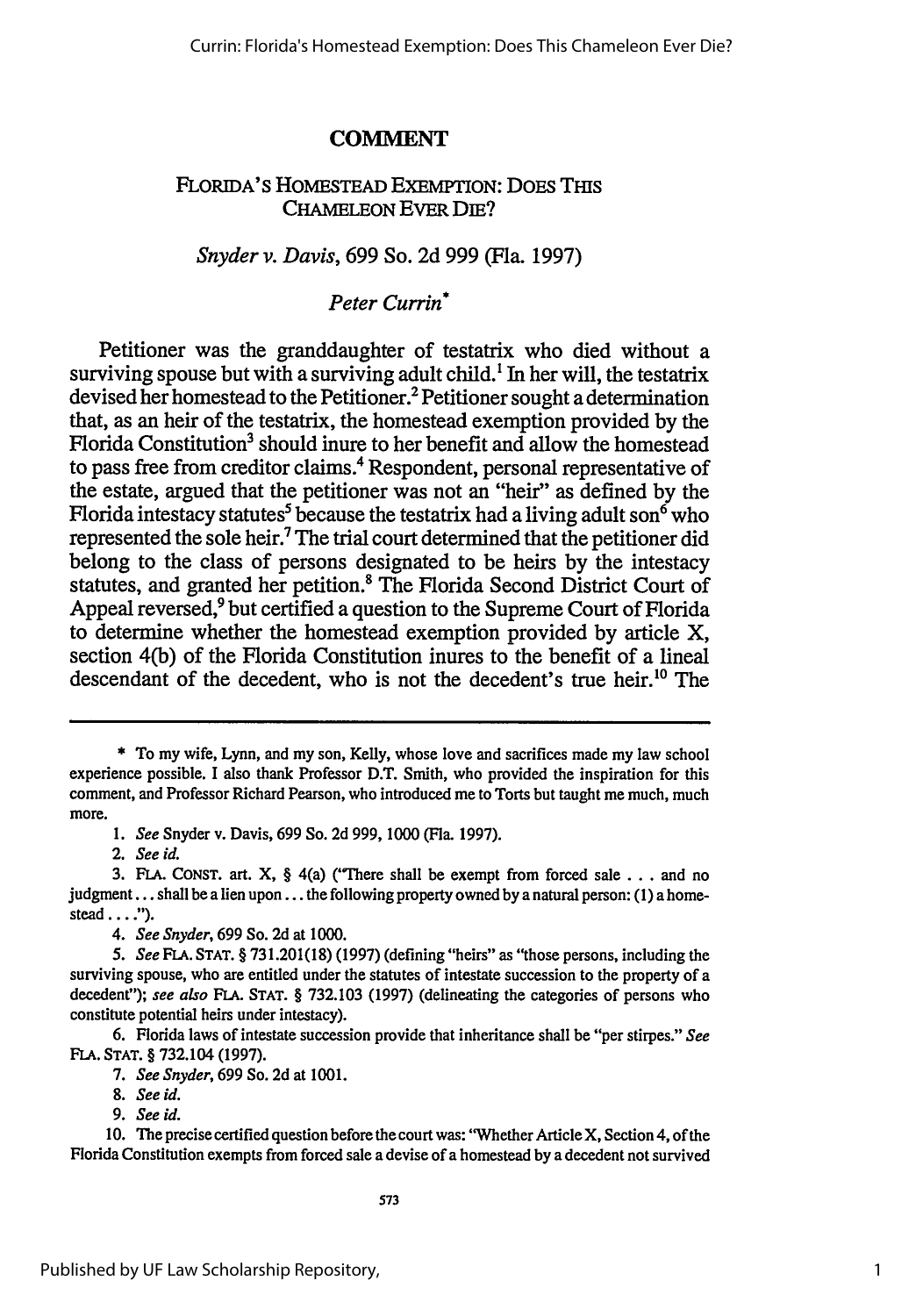### *FLORIDA LAWREVIEW*

Supreme Court of Florida reversed and HELD, the term "heirs" as used in the constitutional homestead provision includes devisees, and encompasses any family members in the class of persons categorized in the Florida intestacy statutes.<sup>11</sup>

The constitutional provision protecting homestead property from forced sale by a decedent's creditors<sup>12</sup> first appeared in article IX of the Florida Constitution of 1868."3 The provision has been modified and amended several times since its introduction, and is now located in article X, section  $4(b)$ .<sup>14</sup> The homestead exemption and the difficulty associated with its many applications have been the subject of numerous commentaries throughout the years.<sup>15</sup> The extent to which the homestead exemption should inure to protect a devisee taking property by will is merely the latest homestead exemption puzzle facing practitioners in Florida.

The Supreme Court of Florida resolved much confusion surrounding the homestead exemption when it decided *Public Health Trust v. Lopez <sup>6</sup>* in 1988. In *Lopez,* the decedent left her homestead to her three adult

11. *See Snyder,* 699 So. 2d at 1005.

**13.** *See* Harold B. Crosby & George John Miller, *Our Legal Chameleon: The Florida Homestead Exemption: I-III,* 2 U. FLA. L. REV. 12, 14 n.10 (1949).

14. *See id.*

15. *See id.* at 12-13 (describing the homestead exemption as a "chameleon" based on its numerous applications); *see also* Rohan Kelley, *Homestead Made Easy: Part I: Understanding the Basics,* **FLA. B.J.,** Mar. **1991,** at 17 (comparing the homestead exemption to the'"midst and darkness of Chaos"). The exemption from forced sale at issue in *Snyder* should not be confused with the homestead tax exemption in art. VII, §  $6(a)$ , or with the homestead exemption in art. X, § 4(c) which limits the ability of a homeowner to devise his/her property when survived by a spouse and/or a minor child.

16. 531 So. 2d 946, 951 (Fla. 1988).

574

by a spouse or minor child to a lineal descendant who is not an heir under the definition in section 731.201(18), Florida Statutes (1993)?" Snyder v. Davis, 681 So. 2d 1191, 1193 (Fla. 2d DCA 1996). The instant court divided the question into two issues: first, whether devisees are entitled to the homestead exemption protection even though the property has not passed via intestacy, and if so, how to define the class of devisees entitled to the exemption's protection. *See Snyder,* 699 So. 2d at 1002-04.

<sup>12.</sup> The Supreme Court of Florida has noted that homestead property loses its character as homestead as soon as the property owner dies, unless the recipient of the property qualifies for their own homestead exemption. See Wilson v. Florida Nat'l Bank & Trust Co., 64 So. 2d 309,313 (Fla. 1953). In other words, art. X, **§** 4(b) does not technically extend the property's homestead status. It is the exemption's protection against forced sale by creditors of the decedent that will survive when the requirements of art. X, § 4(b) are satisfied. Of course, determining precisely when these requirements are satisfied is the subject of this Case Comment. It is also pointed out that an heir taking homestead property under intestacy, or a devisee of homestead property, who qualifies for homestead exemption status on his own is only protected from forced sale by his own creditors, and not those of the decedent. *See* FLA. CONST. art. X, § 4(a). That is, the inurement provision extending the protection from the decedent's creditors and the exemption status of the new owner operate independently from one another. *Compare* **FLA. CONST.** art. X, § 4(a) *with* **FLA. CONST.** art. X, § 4(b).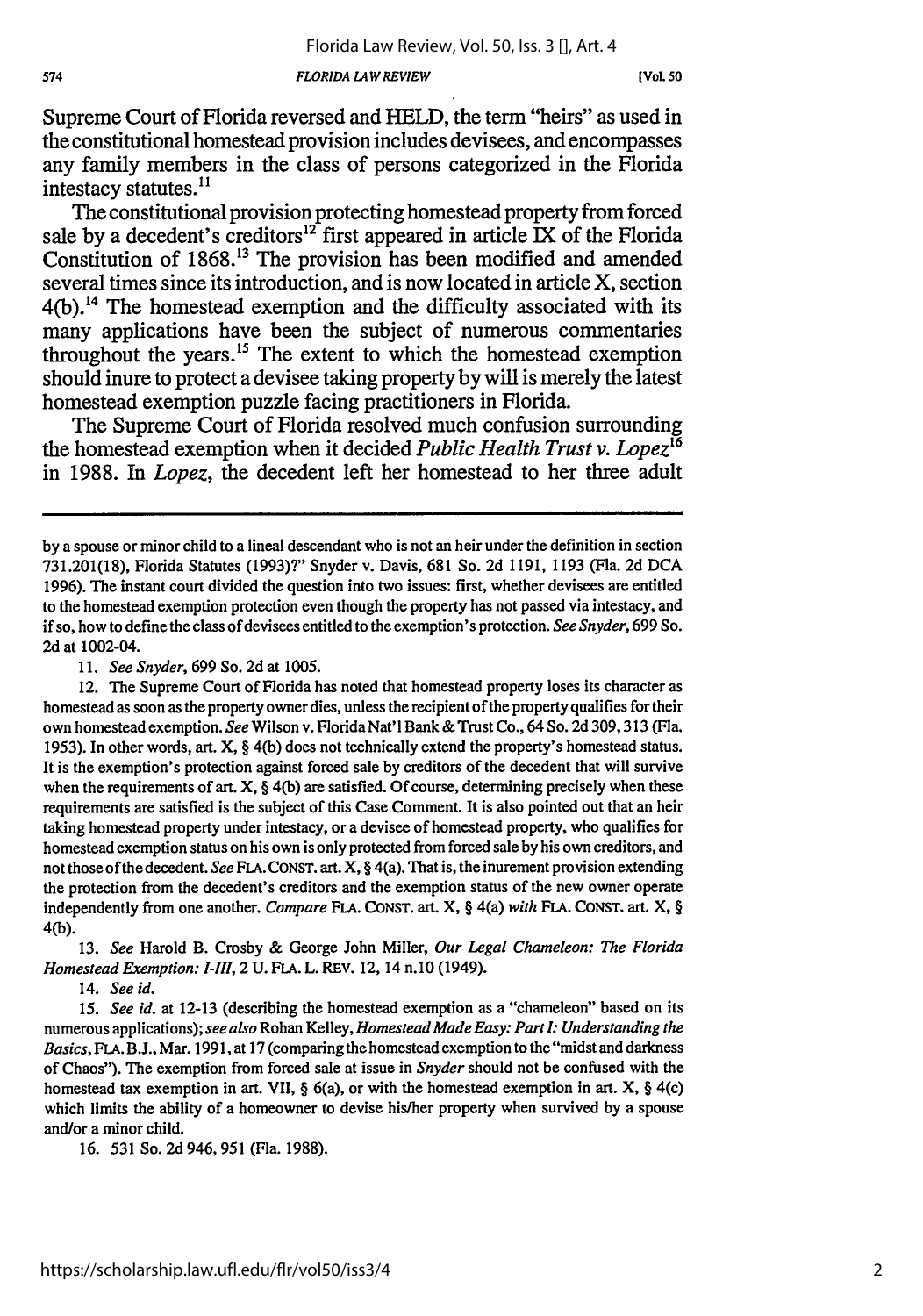### *FLORIDA'S HOMESTEAD EXEMPTION*

children, who lived with the decedent at the time of her death.<sup>17</sup> The decedent's personal representative petitioned the court to grant the property the protection of the homestead exemption.18 A creditor of the estate opposed the petition, arguing that the longstanding public policy justifications for the constitutional exemption did not support its use to protect nondependent children from the creditors of the estate.<sup>19</sup> The trial court granted the creditor's motion, but the Florida Third District Court of Appeal reversed, ruling that an heir's dependence on the decedent has no impact on whether the homestead exemption should inure to the benefit of the decedent's heirs. $^{20}$ 

The Supreme Court of Florida affirmed the opinion of the appellate  $\text{count}^{21}$  based on public policy and the underlying purpose of the homestead exemption, which is to provide a broad protection to homeowners and their heirs.<sup>22</sup> The Court also referenced the 1984 amendment to the homestead exemption provision, which relaxed the exemption's eligibility requirements from "head of a family" to "a natural person,"<sup>23</sup> showing a trend toward expanding rather than limiting the exemption.<sup>24</sup> Finally, the Court applied traditional rules of statutory construction to the constitutional provision, and concluded that the language providing that benefits would "inure to the surviving spouse or heirs of the owner" was clear and unambiguous, precluding any judicial attempt to incorporate a dependency requirement into the provision.<sup>25</sup>

19981

24. *See Lopez,* 531 So. 2d at 948.

**25.** *See id.* at 949. "[W]hen the language of the statute is clear and unambiguous and conveys a clear and definite meaning, there is no occasion for resorting to the rules of statutory interpretation

<sup>17.</sup> *See id.* at 947. The court in *Lopez* was silent regarding whether the homestead property was passing under a will or via intestacy. However, the Third District Court of Appeal noted in a later case that the property had passed by will. *See* Bartelt v. Bartelt, 579 So. 2d 282, 284 (Fla. 3d **DCA** 1991).

<sup>18.</sup> *See Lopez,* 531 So. 2d at 947.

<sup>19.</sup> *See id.* at 947-48. *The* creditor/petitioner in *Lopez* argued that the underlyingjustification of the homestead exemption was to protect homeowners and members of a homeowner's family by shielding the homestead property from creditors. An inheriting family member who is not dependent on the decedent and not residing in the decedent's home would not warrant this protection. *See id.*

<sup>20.</sup> *See id.* at 947.

<sup>21.</sup> *See id.* at 951.

<sup>22.</sup> *See id.* at 948 (citing Bigelow v. Dunphe, 197 So. 328 (Fla. 1940) forthe proposition that the purpose of the homestead exemption is to promote the welfare and stability of the State, by ensuring that homeowners and their heirs can live beyond the reach of creditors).

**<sup>23.</sup>** Despite the expansion of the 1984 amendment to the exemption provision, not all homeowners in Florida enjoy the benefits of the homestead exemption. Most importantly, art. X requires that a property be the owner's residence in order to qualify for the exemption. *See FLA.* **CONST.** art. X, § 4(a)(1). Other limitations (i.e., acreage limits) also apply. For simplicity, this Comment employs the term "homeowner" instead of the more technically correct "homesteader," to reference property owners whose property *does* qualify for the homestead exemption in art. X.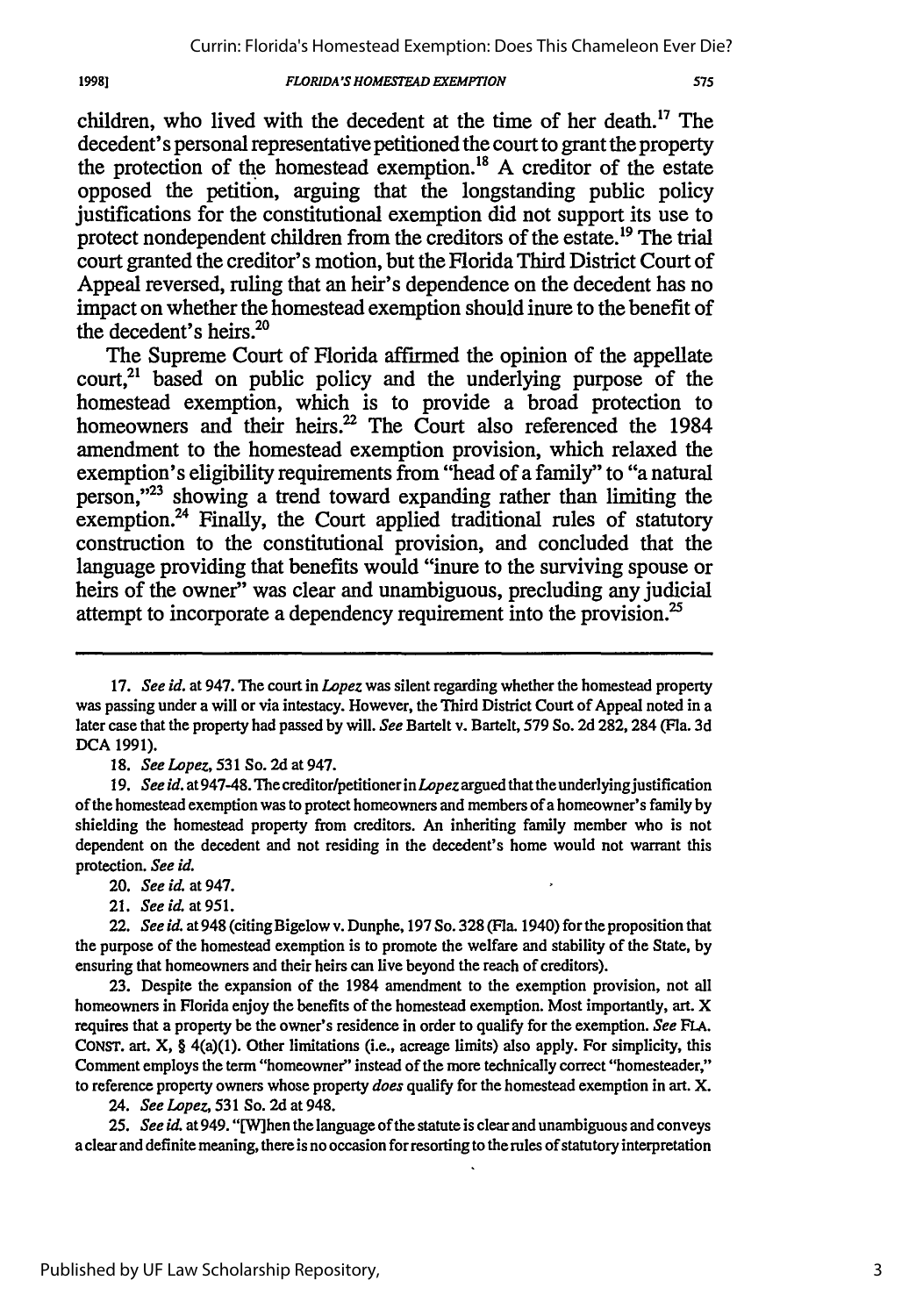**[Vol 50**

Three years later, the Third District Court of Appeal reinforced the durability of the homestead exemption in *Bartelt v. Bartelt,"6* a case involving homestead property devised in a decedent' s will.27 In *Bartelt,* the respondent, son of the testator, was named as devisee of the testator's homestead under the will.<sup>28</sup> Petitioner, the personal representative of the estate, challenged the homestead exemption by arguing the term "heirs" in article X, section 4(b) meant the exemption could only survive when the property passed by intestacy, and not when the property passed under a  $\frac{1}{29}$ 

The trial court ruled that the benefit of the exemption *did* inure to the devisee and the appellate court affirmed, citing the public policy argument outlined by the Supreme Court of Florida in *Lopez,* which favored a liberal interpretation of the homestead exemption.<sup>30</sup> The court also reasoned that the Florida Statutes define "heirs" as those persons entitled to receive property under the laws of intestacy, and since the devisee in that case was  $\alpha$  lineal descendant, he belonged to that class of persons.<sup>31</sup> The court determined that the constitutional provision defines the class of persons to whom the exemption will inure, but does not dictate the manner in which the recipient of the property must receive title.<sup>32</sup>

Inquiry into the proper "devisability" of the homestead exemption took another turn in 1997, when the First District Court of Appeal decided *Walker v. Mickler*.<sup>33</sup> In *Walker*, the decedent's will granted a remainder interest<sup>34</sup> in her homestead to her grandson, although the grandson was not the decedent's closest consanguine heir.<sup>35</sup> Petitioner, a creditor of the estate, sought to have the exemption voided because the grandson was not a true "heir" of the decedent under Florida intestacy law, and because the

and construction ... **."** *Id.* (quoting Holly v. Auld, 450 So. 2d 217, 219 (Fla. 1984)).

27. *See id.* at 283.

**28.** *See id.*

29. *See id.* at 284.

30. *See id.* at 283-84; *see also supra* note 22 and accompanying text.

31. *See Bartelt,* 579 So. 2d at 284; *see also supra* note *5; infra* note 70.

**32.** *See Bartelt,* **579** So. 2d at 284. The court cites Kelley, *supra* note **15,** at 22, in support of this proposition. *See id.*

33. 687 So. 2d 1328 (Fla. 1st DCA 1997).

34. The court held that a remainder interest qualifies for the homestead exemption. *See id.* at 1329 (citing Hubert v. Hubert, 622 So. 2d 1049 (Fla. 4th DCA 1993)). In *Hubert,* the testator's will devised a life estate in the homestead to a nonheir, and the remainder interest to one of the testator's sons. *See Hubert,* 622 So. 2d at 1049-50. A creditor of the estate challenged the use of the homestead exemption to protect the son's nonpossessory remainder interest. *See id.* at 1050. The Fourth District Court of Appeal allowed the exemption to inure to the son's benefit, based on the public policy arguments behind the homestead exemption, and the testator's intent. *See id.* at 1050- 51.

35. *See Walker,* 687 So. 2d at 1328-29.

<sup>26. 579</sup> So. 2d 282 (Fla. 3d DCA 1991).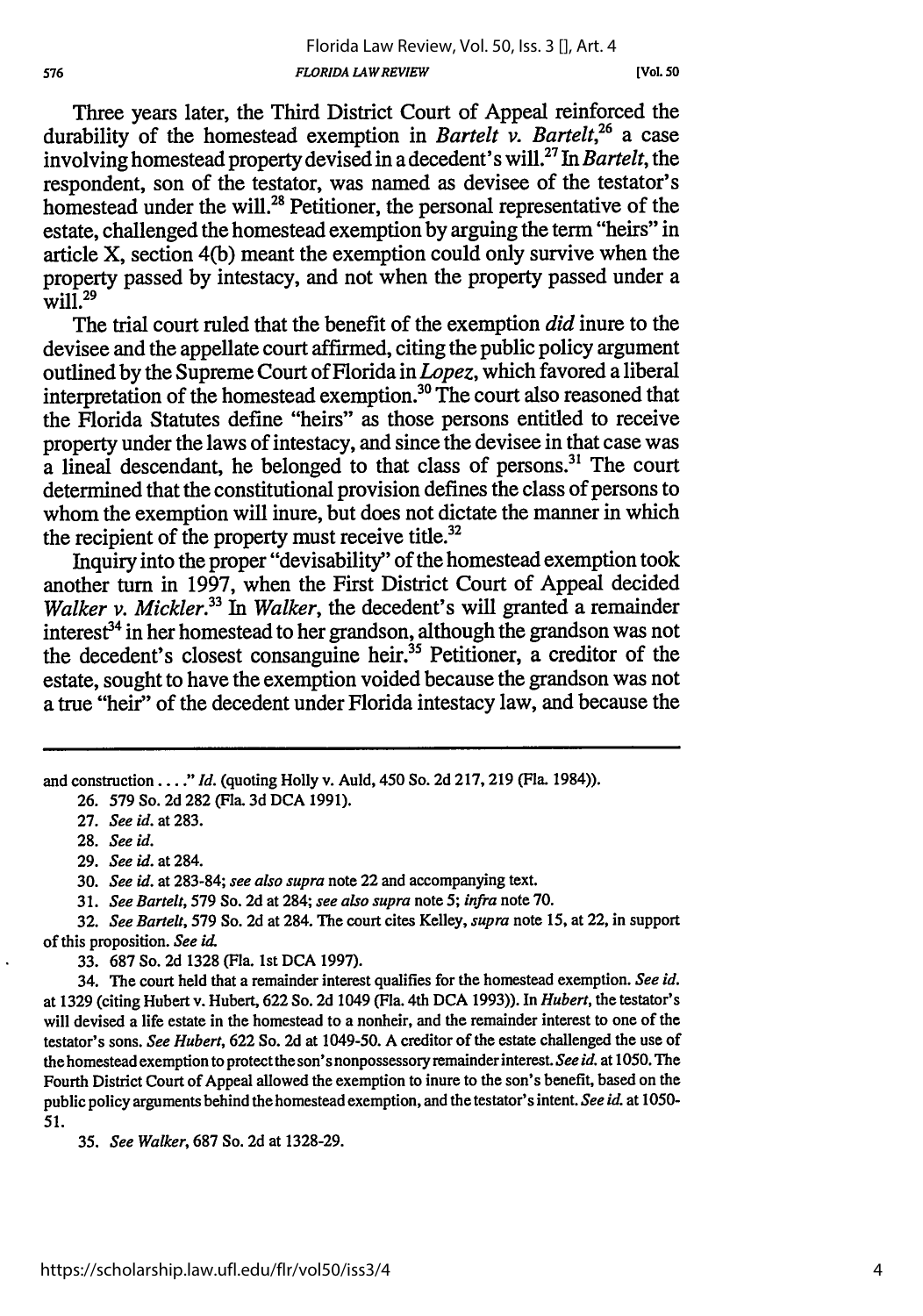*FLORIDA'S HOMESTEAD EXEMPTION*

577

term "heirs" in the constitutional provision precluded the passing of an exemption to a "devisee" under a will.<sup>36</sup> The trial court ruled that the grandson's remainder interest was entitled to protection by the homestead exemption, and the creditor appealed.<sup>37</sup>

In upholding the trial court's ruling, the appellate court adopted the rationale of the Third District's *Bartelt* decision, finding that the homestead's passing via a will rather than intestacy was not a significant fact for consideration.<sup>38</sup> Addressing the more novel issue—exactly who may constitute an "heir" for purposes of the homestead exemption provision-the court defined heir as "those who may under the laws of the state inherit from the owner of the homestead."<sup>39</sup> The court also stated broadly that the 1984 amendment to article X, section 4 of the Florida Constitution reflected an "intent that the exemption [should] inure to whomever the homestead property passes."<sup>40</sup> The court continued its analysis by citing the holding and public policy arguments from *Lopez* to support its liberal application of the exemption.<sup>41</sup> In conclusion, the district court acknowledged the conflict between its ruling and that of the Second District in *Snyder v. Davis.42* The Second District certified conflict with *Snyder,* and the Supreme Court of Florida subsequently granted review to resolve the conflict.43

The Supreme Court of Florida, in the instant case, concluded that the use of the term "heirs" (and not "devisees") within article X, section 4(b) does not preclude application of that provision in testate situations.<sup>44</sup> The

37. *See id.*

*40. See* id. at 1330.

41. *See id.* at 1330-31; *see also supra* note 22 and accompanying text.

42. *See Walker,* 687 So. 2d at 1330-31; *see also supra* text accompanying notes 9-10.

43. *See* Walker v. Mickler, 687 So. 2d 1328 (1st DCA), *rev. granted,* 696 So. 2d 343 (Fla. 1997). The Florida Supreme Court in Snyder approved the First District Court of Appeal's decision in *Walker*, and quashed the Second District Court of Appeal's Snyder decision. See Snyder, 699 So. 2d at 1005-06.

*44. See Snyder,* 699 So. 2d at 1003. The court acknowledged that the threshold question of whether the homestead exemption could inure to the benefit of devisees was one of first impression. *See id.* at 1002. As the Third District Court of Appeal pointed out in *Bartelt,* the Supreme Court of Florida had already upheld the inurement of the exemption in a testate situation in *Lopez,* although the lower court opinion in *Lopez* was unclear regarding the manner in which the property had passed. *See supra* note 17. The instant court concluded that the exemption could protect property passed under a will, citing Bartelt as persuasive authority:

When the decedent's homestead is devised to his son--- a member of the class of persons who are the decedent's "heirs"--the constitutional exemption from forced

<sup>36.</sup> *See id.*

<sup>38.</sup> *See id.* at 1329; *see also supra* note 32 and accompanying text.

<sup>39.</sup> *Walker,* 687 So. 2d at 1329 (quoting State Dep't of Health & Rehabilitative Servs. v. Trammell, **508** So. 2d 422,423 (Fla. 1st DCA 1987) (quoting Shone v. Bellmore, 78 So. 605, 607 (Fla. 1918))).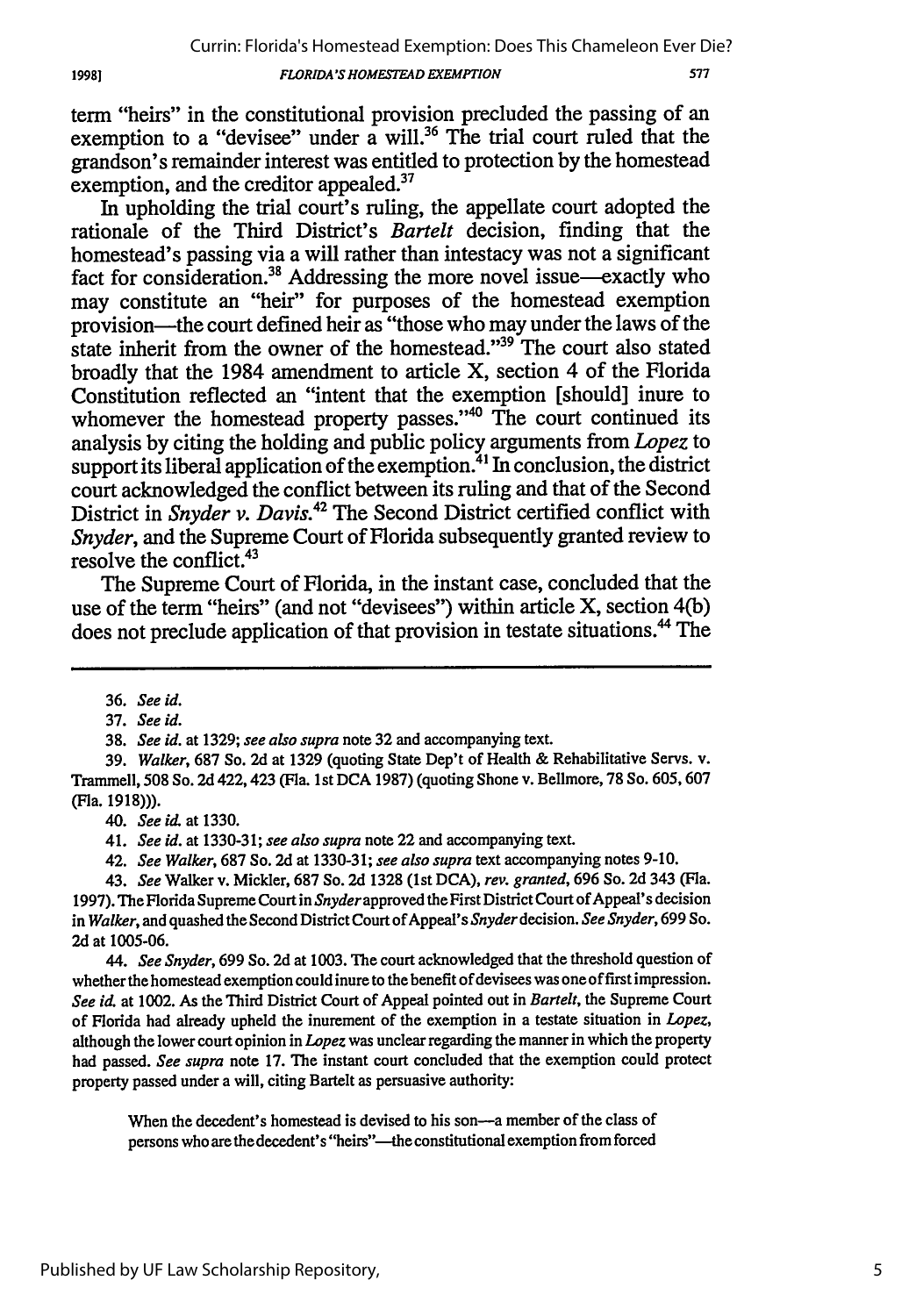**[Vol. 50**

instant court then resolved the conflict between the alternative definitions of "heirs" by adopting the rationale of the First District in *Walker.45* The instant court labeled the *Walker* approach the "class definition," recognizing "heirs" as any member of the class of potential heirs categorized within section 732.103.46 The court characterized the Second District's *Snyder* approach as the "entitlement definition," since it defined "heirs" more narrowly as those who would actually be entitled to inherit under the laws of intestacy, *had the decedent died intestate.47*

The instant court majority found the *Walker* court's reasoning persuasive and concluded that the broader "class" definition was the more desirable approach. 48 The court focused on the *Walker* definition of "heirs" as "those who may under the laws of the state inherit from the owner of the homestead, 49 as well as the *Walker* court's general public policy arguments favoring a liberal interpretation of the homestead exemption.<sup>50</sup>

The majority also incorporated its own public policy argument regarding the potential impacts that the alternative approaches would have on estate planning.51 Under the entitlement approach, a homeowner wanting to devise his or her property to a specific person (even a specific lineal descendent) could not be certain that the homestead exemption would inure to that devisee's benefit, because the question of whether that devisee was actually entitled to take under intestacy could not be answered until the homeowner's death.<sup>52</sup> Alternatively, the "class" definition would ensure that the homestead exemption would survive, provided the property were devised to someone within the category of potential heirs listed in section 732.103.<sup>53</sup> The court noted with approval that this higher degree of predictability would increase the utility of wills and discourage intestacy.<sup>54</sup> The two dissenting opinions in the instant case focused instead on the

sale **by** the decedent's creditors found in Article X, Section 4(b) of the Florida Constitution, inures to that son. The test is not how title was devolved, but rather to whom it passed.

*Snyder,* 699 So. **2d** at 1003 (quoting *Bartelt,* 579 So. **2d** at 283).

45. *See Snyder,* 699 So. 2d at 1004.

- 46. *See id.*
- 47. *See id.*
- 48. *See id.*

49. *See id.* (quoting *Walker,* 687 So. **2d** at 1329 (quoting State Dep't of Health & Rehabilitative Servs. v. Trammell, 508 So. 2d 422, 423 (Fla. 1st **DCA** 1987) (quoting Shone v. Bellmore, 78 So. 605, 607 (Fla. 1918))); *see also supra* note 39 and accompanying text.

*50. See Snyder,* 699 So. **2d** at 1004-05; *see also supra* notes 22 & 41 and accompanying text.

- 51. *See Snyder,* 699 So. 2d at 1005.
- 52. *See id.*
- *53. See id.*
- 54. See id.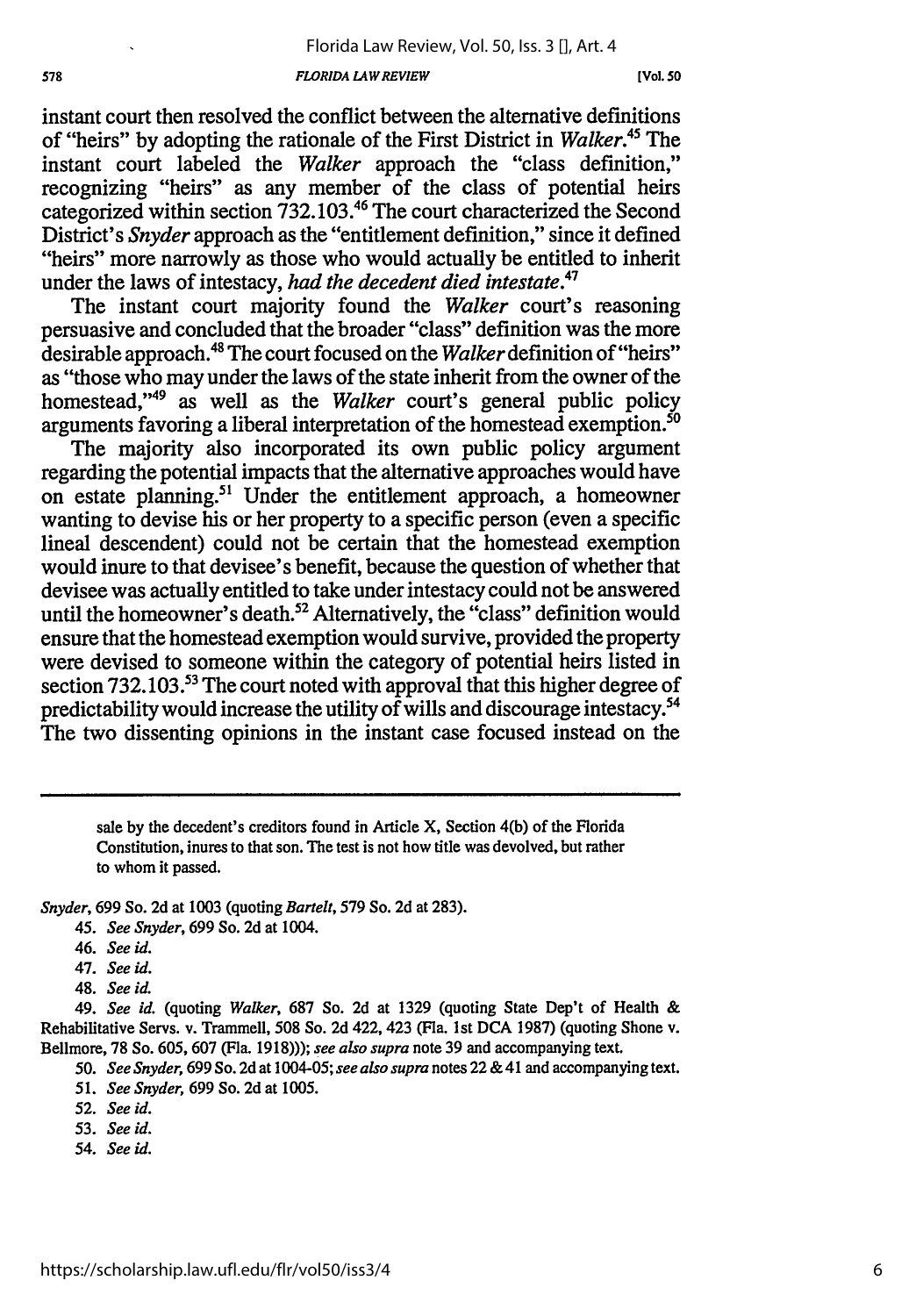### *FLORIDA'S HOMFSTEAD EXEMPTION*

19981

historical definitions of "heirs" that the court had previously adopted,<sup>55</sup> and a straightforward plain language construction of article X, section  $4(b)$ .<sup>56</sup>

The majority's analysis uses case history and public policy arguments to support its ultimate conclusion about the correct interpretation of "heirs" in the exemption provision.<sup>57</sup> The majority does not, however, make any initial attempt at a plain language construction of the provision. This omission is curious because most authorities agree that outside evidence should be used for interpretation purposes only when the text of the statute or constitution is unclear or ambiguous.<sup>58</sup> While the court's focus on defining "heirs" does *suggest* an underlying conviction that the word is ambiguous and in need of clarification, the absence of an explicit attempt to construe the provision "on its face" is conspicuous.

The instant court adopted the term "class definition" based on the *Walker* court's conclusion<sup>39</sup> that a devisee, who was a lineal descendant of the homeowner, belonged to the class of persons entitled to inherit under the intestacy statutes ° The *Walker* court was relying primarily on previous court opinions defining "heirs" as "those who may under the laws of the state inherit from the owner of the homestead."<sup>61</sup> However, the meaning of this definition is less than clear. For instance, prior to a homeowner's death, a devisee/grandson (as in *Walker)* would be a potential intestate heir, and would qualify as someone who may (i.e. *could possibly)* inherit. Upon the homeowner's death, on the other hand, the devisee/grandson would not be an heir or even a potential heir, if another closer lineal descendant had

*<sup>55.</sup> See id.* at **1006** (Grimes, **J.,** dissenting). Justice Grimes cited several Florida Supreme Court cases supporting the proposition that "heirs" means those who would inherit under the laws of intestacy. *See id.* (Grimes, **J.,** dissenting). However, both the majority and the dissents agree that "heirs" must be defined based on the intestacy statutes. *Compare id.* at **1003** *with id.* at **1006** (Grimes, J., dissenting). The dividing point between the two sides seems to be deciding how literally the intestacy statutes should be applied. **The** majority identifies the list of potential heirs in **FLA. STAT. § 732.103** and stops there. *See id.* at **1003.** Justice Grimes, however, states that, according to the intestacy statutes, an individual's heirs can never be identified until that individual's death. *See id.* at **1006** (Grimes, **J.,** dissenting) ("It is well established that heirs are determined after death, depending on who survives the testator." (citing Williams v. Williams, **6** So. **2d 275** (Fla. 1942))).

*<sup>56.</sup> See Snyder,* **699** So. **2d** at **1007** (Harding, **J.,** dissenting).

*<sup>57.</sup> See supra* text accompanying notes 49-50.

*<sup>58.</sup> See, e.g.,* Public Health Trust v. Lopez, **531** So. **2d** 946,949 (Fla. **1988);** Holly v. Auld, 450 So. **2d 217, 219** (Fla. 1984).

**<sup>59.</sup> A** significant portion of the majority's opinion is taken straight from *Walker. See supra* notes 49-50. For this reason much of the analysis in this Part of the Case Comment focuses directly on the *Walker* court's opinion and reasoning.

**<sup>60.</sup>** *See supra* note 49 and accompanying text.

**<sup>61.</sup>** *Walker,* **687** So. **2d** at **1329** (quoting State Dep't of Health **&** Rehabilitative Servs. v. Trammell, **508** So. **2d** 422,423 (Fla. **1st DCA 1987)** (quoting Shone v. Bellmore, **78** So. **2d 605, 607** (Fla. **1918))).**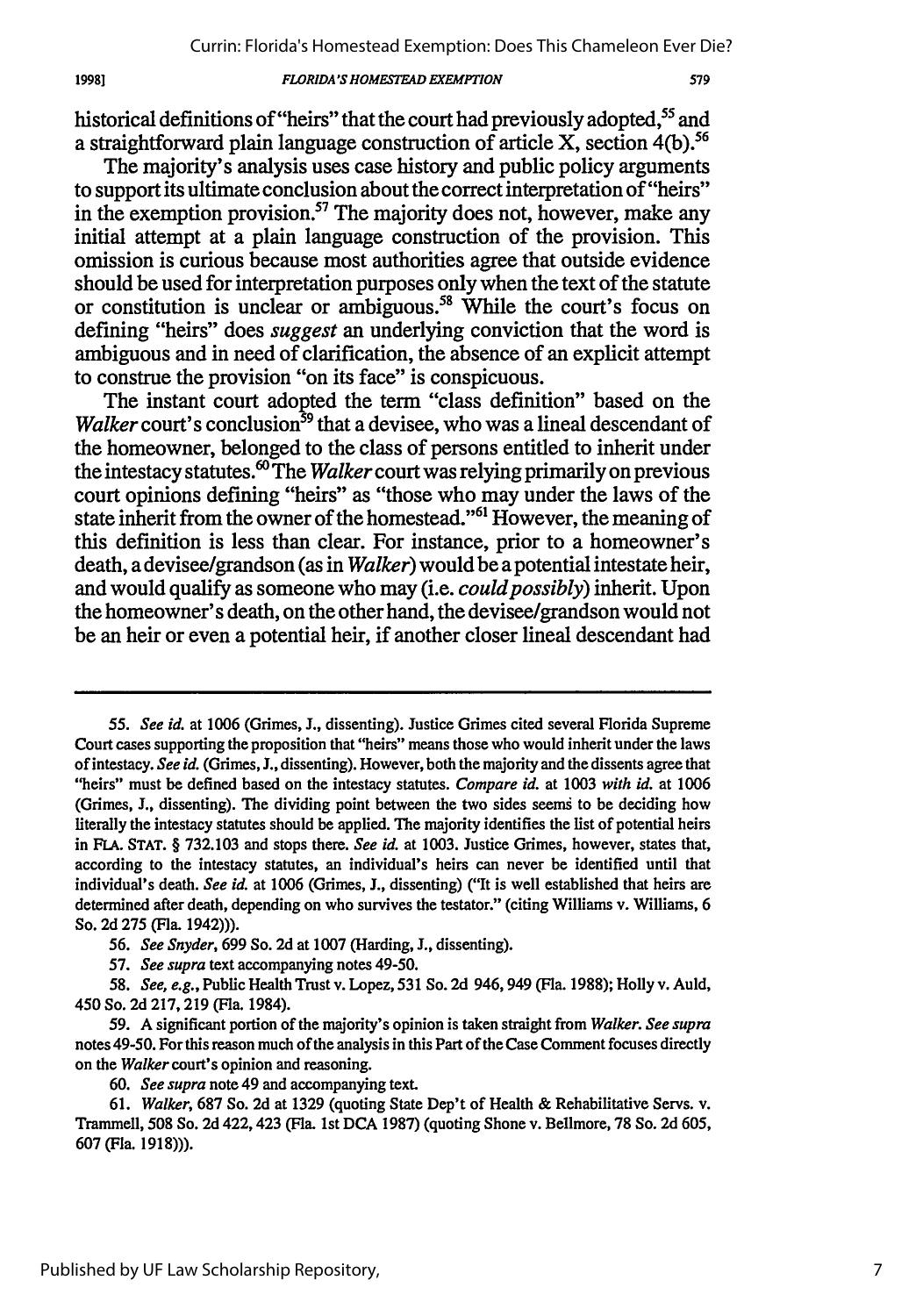survived the decedent. At that moment the devisee/grandson would clearly be someone who *may not* inherit under the laws of intestacy. The meaning of the definition upon which the *Walker* court relies is therefore dependent on *when* the assessment of the devisee's status as an "heir" is made.<sup>62</sup> While the *Walker* court seems to conclude that the inquiry should be made prior to rather than at the time of the homeowner's death, nothing in the case law on which *Walker* relies clearly supports one conclusion over the  $other.<sup>63</sup>$ 

The instant court's use of a "class definition" also can be traced to *Bartelt,* which the *Walker* court cited as supporting authority. 4 In *Bartelt,* the Third District Court reasoned that the homestead exemption should inure to the devisee/son because he was a member of the class of persons who were the decedent's heirs.<sup>65</sup> Again, this proposition can be interpreted two different ways.6 The *Walker* court failed to acknowledge the relevance of the *Bartelt* devisee's actually being entitled to inherit (or share in inheriting) under intestacy law.67 The *Bartelt* court was not forced to choose between the "entitlement" and "class" definitions-or even recognize the existence of two approaches—because the devisee in that case qualified as an heir under either definition.<sup>68</sup> Furthermore, the devisee/son in *Bartelt* had a sister who was equally entitled to inherit under the intestacy statutes. 69 It is likely that the "class" referred to by the *Bartelt* court was the class of actual heirs—the decedent's son and daughter-rather than the class of potential heirs categorized within section 732.103. In short, the *Walker* court's interpretation of *Bartelt* to support a broad "class definition" is highly conclusory.<sup>70</sup>

65. *See Bartelt,* 579 So. 2d at 283.

- 68. *See id.* at 283.
- 69. *See id.*

<sup>62.</sup> In fact, because the homestead exemption status itself is not ascertained until the time of the homeowner's death, it may be most appropriate to assess the status of the devisee at that moment in time (an entitlement approach) rather than beforehand (a class definition approach). *Cf.* Wilson v. Florida Nat'l Bank & Trust Co., 64 So. 2d 309, 313 (Fla. 1953).

<sup>63.</sup> *See Walker,* 687 So. 2d at 1331 (noting that a testator should be allowed to choose who within the class of heirs should receive the homestead property and exemption). Proponents of both approaches point to the intestacy statutes as the source for defining "heirs" for purposes of the constitutional exemption provision. *See supra* note 55. However, the *Walker* court failed to acknowledge that the cases it cited did not address how to apply the laws regarding intestacy for this particular purpose.

<sup>64.</sup> *See Snyder,* 699 So. 2d at 1004 (citing *Walker,* 687 So. 2d at 1329).

<sup>66.</sup> *See supra* note 62 and accompanying text.

<sup>67.</sup> *See Bartelt,* 579 So. 2d at 284.

**<sup>70.</sup>** At least one'commentator has asserted that *Bartelt* stands for an entitlement definition: "[t]hus, on the basis *of Bartelt,* creditors would have had rights only against homesteads that were devised to persons who would not have taken as heirs if no will existed." DAVIDT. SMITH, FLORIDA PROBATE CODE **MANUAL** § 4.05, at 32 (1998). Curiously, the instant court quoted the eight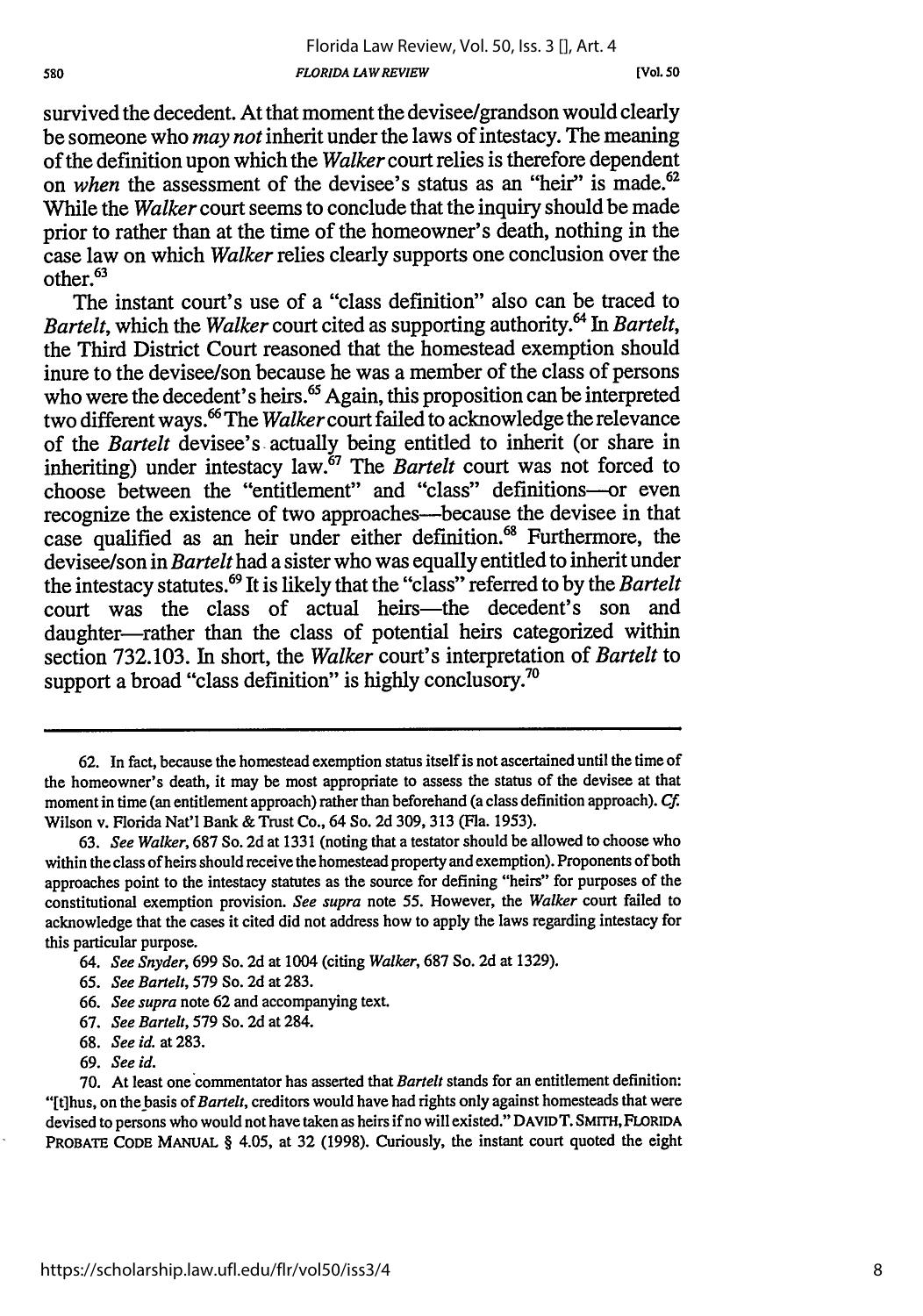#### *FLORIDA'S HOMFSTEAD EXEMPTION*

The instant court also incorporated the *Walker* court's arguments that the homestead exemption provision should be liberally construed based on prior case law,<sup>71</sup> and that constitutional intent supports a "class" definition of "heirs."'72 An important basis for the *Walker* court's conclusions about constitutional intent was the 1984 amendment to article X, which expanded the class of persons eligible to benefit from homestead exemption rights.<sup>73</sup> The *Walker* court pointed out that the constitution was silent regarding the intent of the homestead exemption, but concluded that the amendment "reflect[s] the intent that the exemption is to inure to *whomever the homestead property passes."74* It is not clear how the court justifies this proposition,75 for it seems contradictory to the language of the provision itself.76 Indeed, it is questionable whether the 1984 amendment supports any generalization about the intended scope of the exemption, beyond the death of the homeowner.

The instant court offered a sound public policy argument, regarding the impact that an entitlement definition might have on estate planning practitioners and their clients.<sup>77</sup> The class definition should increase the certainty associated with devising one's homestead property by ensuring that the homestead property will remain beyond the reach of the estate's creditors.78 While this result may be desirable, it seems doubtful that the language and intent of article X, section 4(b) requires the kind of interpretative analysis undertaken by the majority.<sup>79</sup> The case law relied upon by the instant court ranges from ambiguous<sup>80</sup> to misguided,<sup>81</sup> and the court's decision effectively redrafts the constitutional exemption provision

- 73. *See Walker,* 687 So. 2d at 1330.
- 74. *Id.* (emphasis added).

19981

- 77. *See supra* text accompanying note 51.
- 78. *See supra* text accompanying notes 52-54.
- 79. *See supra* text accompanying notes **56-58.**

81. *See supra* note 70 and accompanying text.

sentences preceding Professor Smith's conclusion, above, in support of its decision regarding the exemption provision's viability in testate situations, but avoided the conclusion embracing an entitlement approach. *See Snyder* 699 So. 2d at 1003.

<sup>71.</sup> *See Snyder,* 699 So. 2d at 1004 (quoting *Walker,* 687 So. 2d at 1330).

<sup>72.</sup> *See id.* (quoting *Walker,* 687 So. 2d at 1330).

**<sup>75.</sup>** To support its determination of the intent behind the 1984 amendment, the court provides a footnote reference to an earlier case, *Aetna Ins. Co. v. LaGasse,* **223** So. **2d 727** (Fla. *1969).Aetna* seems simply to highlight the distinction between the inurement of an exemption's protection against creditors of the decedent, and a subsequent new homestead exemption to protect against one's own creditors. *See LaGasse,* 223 So. 2d at 729; *see also supra* note 12.

<sup>76.</sup> For instance, a homestead property devised to a close friend would not qualify for protection against the decedent's creditors under any definition of "heirs." *See, e.g.,* State Dep't of Health & Rehabilitative Servs. v. Trammell, 508 So. 2d 422,424 (Fla. 1st **DCA** 1987).

**<sup>80.</sup>** *Bartelt,* for instance, is factually distinct from the instant case and constitutes only weak support for a class definition. *See supra* text accompanying notes 65-69.